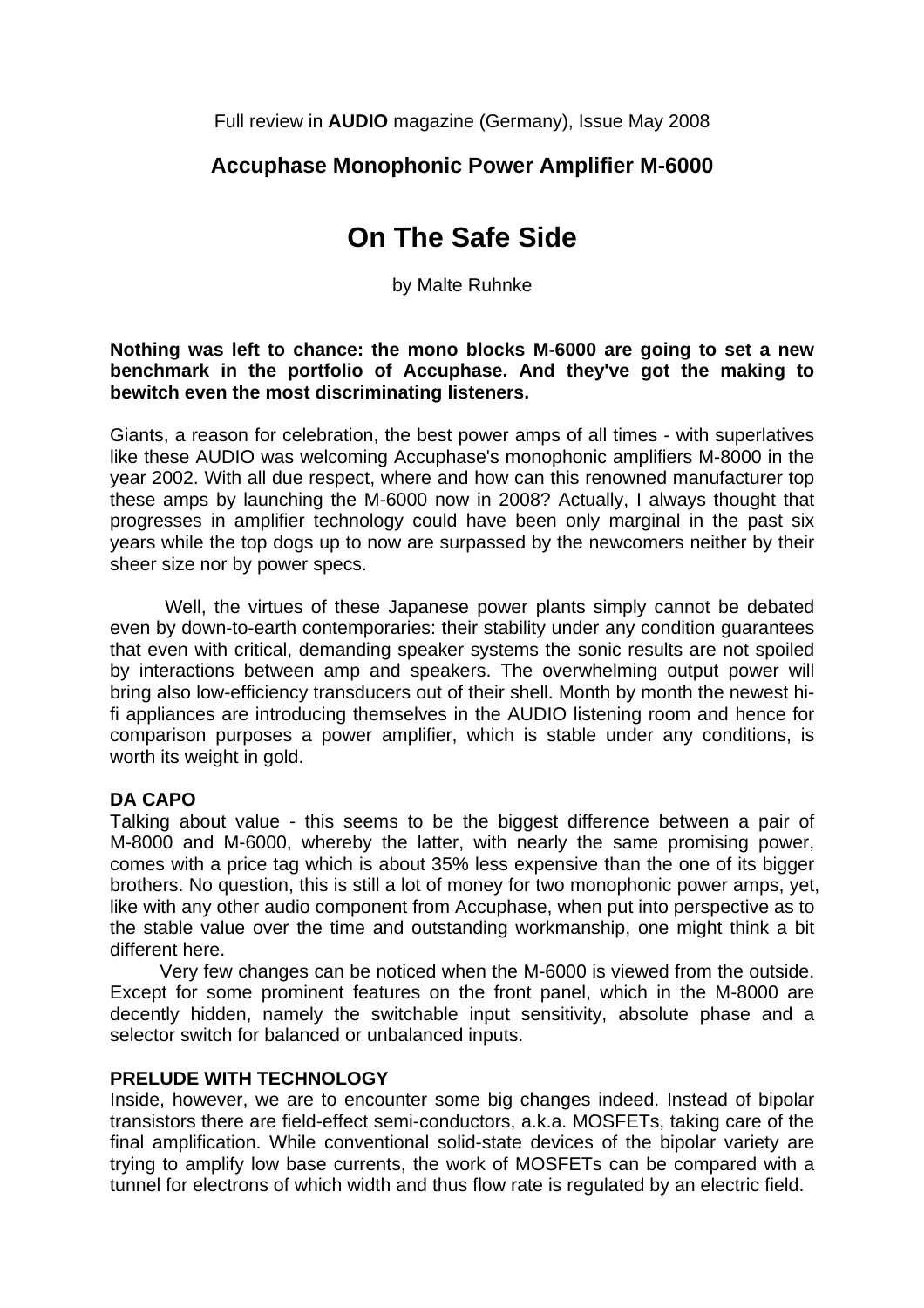Rather, the function principles are reminding us of those going on in a thermionic valve, and this is also why many high-enders believe the sound of MOSFETs coming close to the sound of valves.

 Instead of employing a pure Class-A circuitry, in which the power transistors are permanently wasting half of the maximum output power in form of heat, Accuphase has gone for a push-pull circuitry in A/B mode of operation in the two big mono blocks. An array of 16 MOSFETs amplifies the signals below the cross-over line while the other batch of 16 devices is doing the same above the line.

 Such an elaborate topology, the more since it features altogether 32 transistors, is nevertheless subject to cross-over distortions. In order to keep them as low as possible, the engineers at Accuphase have split the MOSFETs into two parallel groups with 16 transistors each and connected them with two driver stages and feed-back loops. This layout was dubbed "Double MCS" (Multiple Circuit Summing-up) by Accuphase and it is said to be extremely precise and smooth when comparing the input with the output signal, whilst taking care of the best possible signal-to-noise ratio. This all takes place in a balanced signal path throughout in order to process the positive and negative half-waves independent from earth.

 In our lab the two mono amps delivered nearly perfect measured values - yet they can still do more. At a load of one Ohm or even lower the voltage is supposed to stay completely stable. There is also a facility to have two mono blocks bridged in order to mobilize altogether a hefty 2,400 Watt per channel.

### **GETTING RID OF THE TROUBLEMAKERS**

A system at this high level would certainly not tolerate any bad conditions as the Accuphase mono amps were clearly demonstrating after we connected them to our KEF Reference 207/2 speakers. On the surface, this combination was able to deliver powerful and quick-off-the-mark sounds, yet no one of the listening panel was really happy with the inharmonious basses and the altogether rather harsh sonic picture. Owing to our joyful anticipation of listening to music the AUDIO crew has simply forgotten to remove some super-speakers which were still lingering about in our listening room. Actually, those speakers were behaving like uncontrolled bass traps whilst absorbing decisive energy for the sonic picture.

 This speaks for the quality of the chain, yet on the other hand makes also quite clear that in spite of all enthusiasm for this fine amplifier technology, the big sonic differences are actually to be found in the speakers and room acoustics themselves.

#### **GRAND FINAL**

Of course, the bad conditions were immediately optimised whereupon two highly experienced amplifier specialists, namely Bernhard Rietschel and Lothar Brandt, went to evaluate the subtle differences between the Accuphase amps and the current reference mono blocks "Max" from Audionet (see review in AUDIO 03/2008). In particular the sonic beauty of the Audionet amps initially deemed unbeatable to the four expert ears. A fine resolution, tenderness and a very natural sound, that's how they characterized the rendition of Dvorák's  $8<sup>th</sup>$  Symphony (AUDIO pure music #1, Bose) through the Audionets and KEF. With respect to the M-6000, they attested a broader and in the higher frequencies very realistic reproduction, although not quite as extravagant.